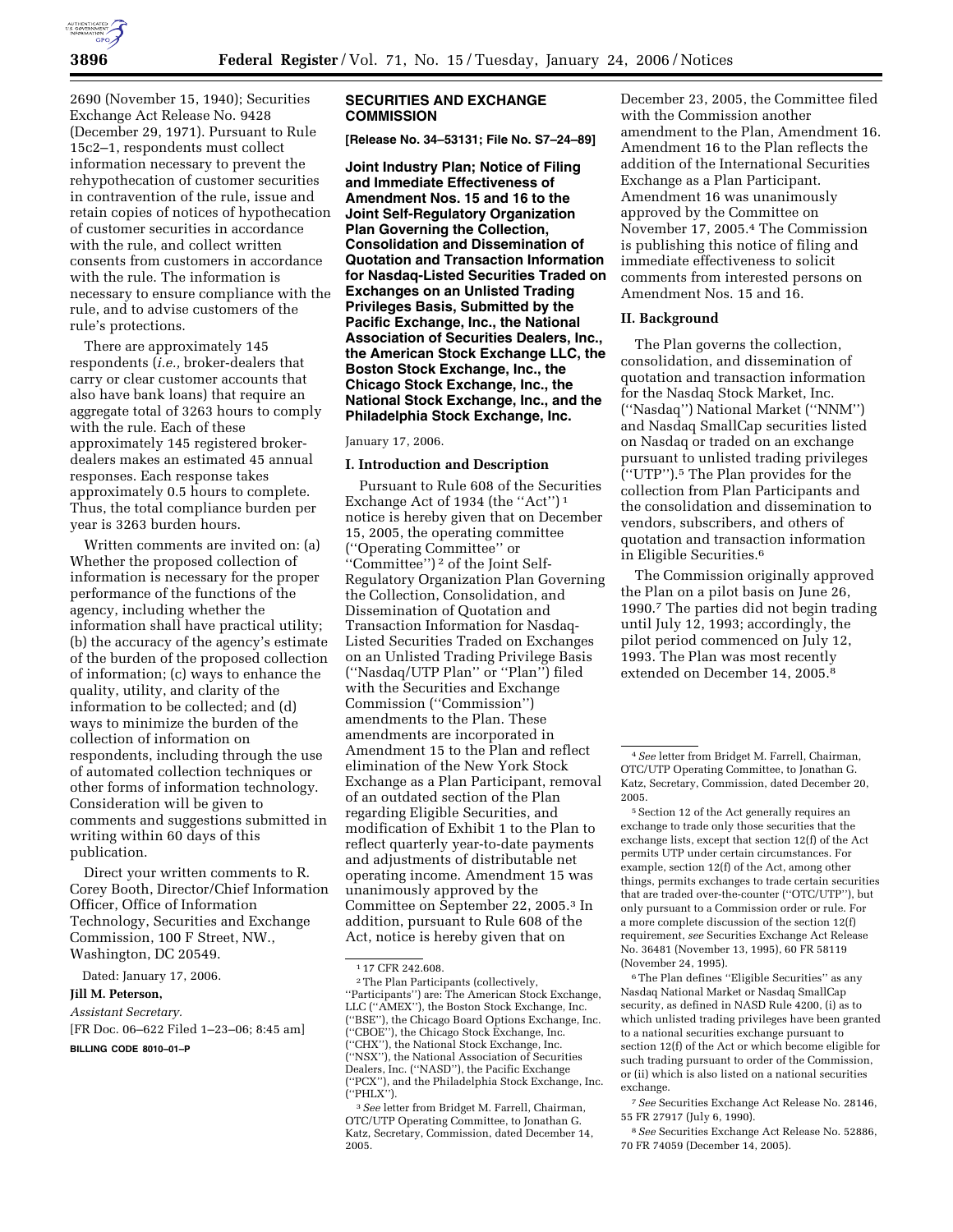# **III. Description and Purpose of the Amendments 9**

# *A. Amendment No. 15*

The following is a summary of the changes to the Plan prepared by the Participants:

(i) Section I.A. of the Plan provides for the list of Plan Participants. Amendment 15 eliminates the New York Stock Exchange (''NYSE'') as a Plan Participant.

(ii) Section VI.C.2 of the Plan provides for a phase-in of Eligible Securities and certain Auto-Quoting restrictions that are no longer relevant. Accordingly, Amendment 15 proposes to delete this section of the Plan.

(iii) Section VI.C.3 and Section VI.C.4 shall be renumbered due to the elimination of section VI.C.2.

(iv) Section VIII.C sets forth the symbols for market identification for quotation information and transaction reports. Amendment 15 eliminates ''N'' as a symbol, since NYSE is being eliminated as a plan participant.

(v) Amendment 15 also modifies Exhibit 1 to the Plan to reflect that Participants will be provided with written estimates of estimated quarterly net distributable operating income within 45 calendar days of the end of the quarter and estimated quarterly payments shall be made on the basis of such estimates.

(vi) Further, Exhibit 1 has been modified to reflect that each quarterly payment shall be reconciled against a Participant's cumulative year-to-date payment received to date and adjusted accordingly. Lastly, Amendment 15 clarifies language regarding interest payments and audit adjustment procedures.

### *B. Amendment No. 16*

Section I.A. of the Plan provides for the list of Plan Participants. Amendment 16 adds the International Securities Exchange (''ISE'') as a Plan Participant. ISE will commence quoting and trading in Nasdaq-listed securities upon completing the necessary development and implementation work required to become a new Participant in Nasdaq-listed securities. ISE has paid the Plan entrance fee pursuant to section XIII.A.

# **IV. Date of Effectiveness of the Amendment**

The changes set forth in Amendment Nos. 15 and 16 are concerned solely with the administration of the plan or

involve solely technical or ministerial matters, and thus are being put into effect upon filing with the Commission pursuant to Rules 608(b)(3)(ii) and  $608(b)(3)(iii).$ <sup>10</sup> At any time within 60 days of the filing of any such amendment, the Commission may summarily abrogate the amendment and require that such amendment be refiled in accordance with paragraph (a)(1) of Rule 608 under the Act 11 and reviewed in accordance with paragraph (b)(2) of Rule 608 under the  $Act<sub>12</sub>$  if it appears to the Commission that such action is necessary or appropriate in the public interest, for the protection of investors, or the maintenance of fair and orderly markets, to remove impediments to, and perfect mechanisms of, a national market system or otherwise in furtherance of the purposes of the Act.<sup>13</sup>

# **V. Solicitation of Comments**

The Commission seeks general comments on Amendment Nos. 15 and 16. Interested persons are invited to submit written data, views, and arguments concerning the foregoing, including whether the proposal is consistent with the Act. Comments may be submitted by any of the following methods:

# *Electronic Comments*

• Use the Commission's Internet comment form (*http://www.sec.gov/ rules/sro.shtml*); or

• Send an e-mail to *rulecomments@sec.gov.* Please include File Number S7–24–89 on the subject line.

# *Paper Comments*

• Send paper comments in triplicate to Nancy M. Morris, Secretary, Securities and Exchange Commission, Station Place, 100 F Street, NE., Washington, DC 20549–9303. All submissions should refer to File Number S7–24–89. This file number should be included on the subject line if e-mail is used. To help the Commission process and review your comments more efficiently, please use only one method. The Commission will post all comments on the Commission's Internet Web site (*http://www.sec.gov/ rules/sro.shtml*). Copies of the submission, all subsequent amendments, all written statements with respect to the proposed rule change that are filed with the Commission, and all written communications relating to the proposed rule change between the

Commission and any person, other than those that may be withheld from the public in accordance with the provisions of 5 U.S.C. 552, will be available for inspection and copying in the Commission's Public Reference Room. Copies of the filing also will be available for inspection and copying at the Office of the Secretary of the Committee, currently located at the Pacific Exchange, Inc. and Archipelago Exchange L.L.C., 100 South Wacker Drive, Suite 2000, Chicago, IL 60606. All comments received will be posted without change; the Commission does not edit personal identifying information from submissions. You should submit only information that you wish to make available publicly. All submissions should refer to File Number S7–24–89 and should be submitted on or before February 14, 2006.

For the Commission, by the Division of Market Regulation, pursuant to delegated authority.14

# **Jill M. Peterson,**

*Assistant Secretary.* 

# **Exhibit A**

Amendment Nos. 15 and 16; Joint Self-Regulatory Organization Plan Governing the Collection, Consolidation and Dissemination of Quotation and Transaction Information for Nasdaq-Listed Securities Traded on Exchanges on an Unlisted Trading Privilege Basis.

The undersigned registered national securities association and national securities exchanges (collectively referred to as the ''Participants''), have jointly developed and hereby enter into this Nasdaq Unlisted Trading Privileges Plan (''Nasdaq UTP Plan'' or ''Plan'').

#### **I. Participants**

The Participants include the following:

#### *A. Participants*

1. American Stock Exchange LLC, 86 Trinity Place, New York, New York 10006.

2. Boston Stock Exchange, 100 Franklin Street, Boston, Massachusetts 02110.

3. Chicago Stock Exchange, 440 South LaSalle Street, Chicago, Illinois 60605.

4. Chicago Board Options Exchange, Inc., 400 South LaSalle Street, 26th Floor, Chicago, Illinois 60605.

5. International Securities Exchange, Inc., 60 Broad Street, New York, New York 60605.

6. National Association of Securities, Dealers, Inc., 1735 K Street, NW., Washington, DC 20006.

<sup>9</sup>The complete text of the Plan, as amended by Amendments No. 15 and 16, is attached as Exhibit A.

<sup>10</sup> 17 CFR 242.608(b)(3)(ii) and (b)(3)(iii).

<sup>11</sup> 17 CFR 242.608(a)(1).

<sup>12</sup> 17 CFR 242.608(b)(2).

<sup>13</sup> 17 CFR 242.608(b)(3)(iii). 14 17 CFR 200.30–3(a)(27).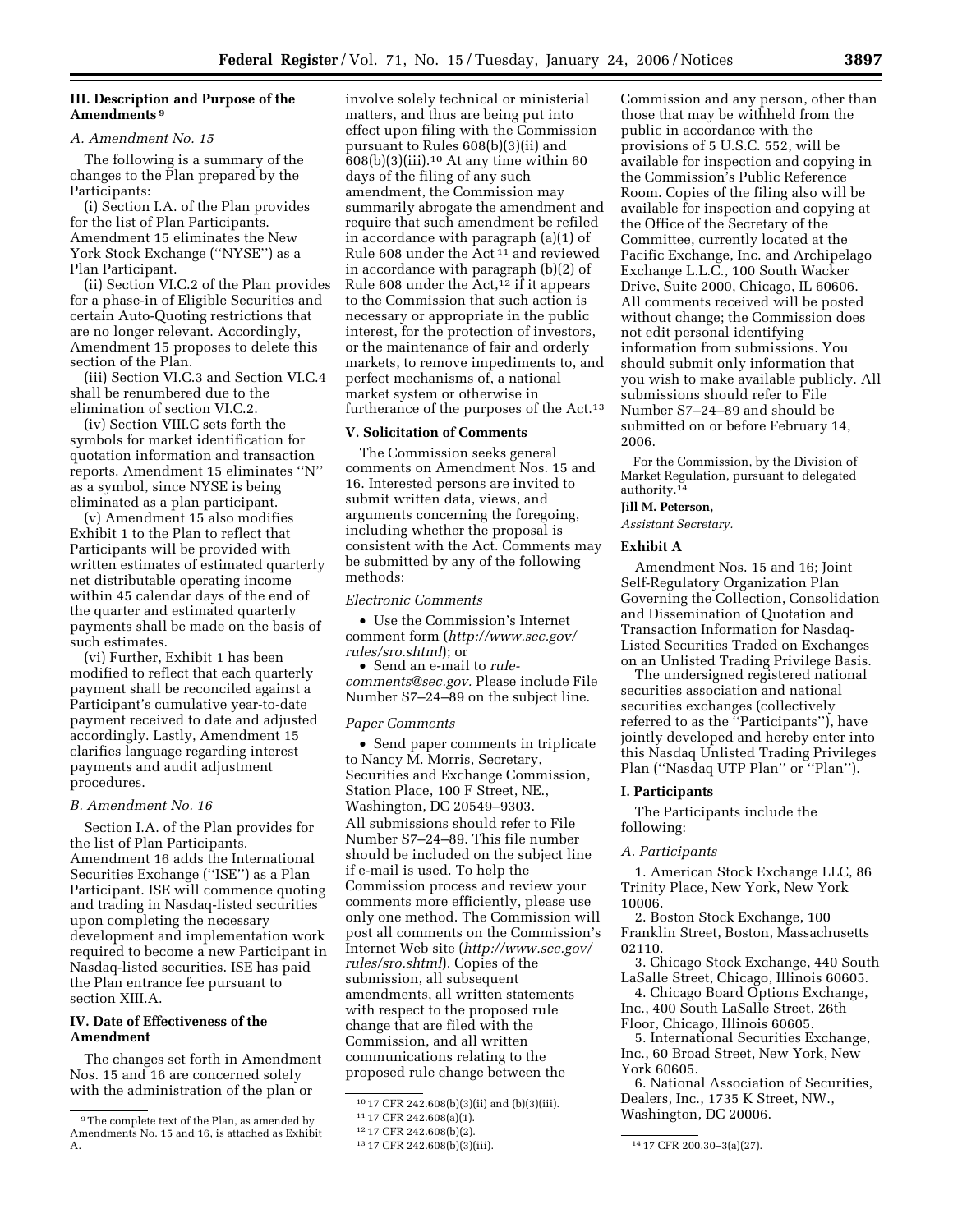7. National Stock Exchange, 440 South LaSalle Street, 26th Floor, Chicago, Illinois 60605.

8. Pacific Exchange, Inc., 115 Sansome Street, San Francisco, CA 94104.

9. Philadelphia Stock Exchange, 1900 Market Street, Philadelphia, Pennsylvania 19103.

# *B. Additional Participants*

Any other national securities association or national securities exchange, in whose market Eligible Securities become traded, may become a Participant, provided that said organization executes a copy of this Plan and pays its share of development costs as specified in section XIII.

### **II. Purpose of Plan**

The purpose of this Plan is to provide for the collection, consolidation and dissemination of Quotation Information and Transaction Reports in Eligible Securities from the Participants in a manner consistent with the Exchange Act.

It is expressly understood that each Participant shall be responsible for the collection of Quotation Information and Transaction Reports within its market and that nothing in this Plan shall be deemed to govern or apply to the manner in which each Participant does so.

#### **III. Definitions**

A. ''Current'' means, with respect to Transaction Reports or Quotation Information, such Transaction Reports or Quotation Information during the fifteen (15) minute period immediately following the initial transmission thereof by the Processor.

B. ''Eligible Security'' means any Nasdaq National Market or Nasdaq SmallCap security, as defined in NASD Rule 4200: (i) As to which unlisted trading privileges have been granted to a national securities exchange pursuant to Section 12(f) of the Exchange Act or which become eligible for such trading pursuant to order of the Securities and Exchange Commission; or (ii) which also is listed on a national securities exchange.

C. ''Commission'' and ''SEC'' shall mean the U.S. Securities and Exchange Commission.

D. "Exchange Act" means the Securities Exchange Act of 1934.

E. ''Market'' shall mean (i) when used with respect to Quotation Information, the NASD in the case of a Nasdaq market maker or a Nasdaq-registered electronic communications network/ alternative trading system (hereafter collectively referred to as ''Nasdaq

market participants'') acting in such capacity, or the Participant on whose floor or through whose facilities the quotation was disseminated; and (ii) when used with respect to Transaction Reports, the Participant through whose facilities the transaction took place or was reported, or the Participant to whose facilities the order was sent for execution.

F. ''NASD'' means the National Association of Securities Dealers Inc.

G. ''NASD Participant'' means an NASD member that is registered as a market maker or an electronic communications network or otherwise utilizes the facilities of the NASD pursuant to applicable NASD rules.

H. ''NASD Transaction Reporting System'' means the System provided for in the NASD's Transaction Reporting Plan filed with and approved by the Commission pursuant to SEC Rule11Aa3–1, governing the reporting of transactions in Nasdaq securities.

I. ''UTP Quote Data Feed'' means the service that provides Subscribers with the National Best Bid and Offer quotations, size and market center identifier, as well as the Best Bid and Offer quotations, size and market center identifier from each individual Participant in Eligible Securities.

J. ''Nasdaq Level 2 Service'' means the Nasdaq service that provides Subscribers with query capability with respect to quotations and sizes in securities included in the Nasdaq System, best bid and asked quotations, and Transaction Reports.

K. ''Nasdaq Level 3 Service'' means the Nasdaq service that provides Nasdaq market participants with input and query capability with respect to quotations and sizes in securities included in the Nasdaq System, best bid and asked quotations, and Transaction Reports.

L. ''Nasdaq System'' means the automated quotation system operated by Nasdaq.

M. ''UTP Trade Data Feed'' means the service that provides Vendors and Subscribers with Transaction Reports.

N. ''Nasdaq Security'' or ''Nasdaqlisted Security'' means any security listed on the Nasdaq National Market or Nasdaq SmallCap Market.

O. ''News Service'' means a person that receives Transaction Reports or Quotation Information provided by the Systems or provided by a Vendor, on a Current basis, in connection with such person's business of furnishing such information to newspapers, radio and television stations and other news media, for publication at least fifteen (15) minutes following the time when

the information first has been published by the Processor.

P. ''OTC Montage Data Feed '' means the data stream of information that provides Vendors and Subscribers with quotations and sizes from all Participants and Nasdaq market participants.

Q. ''Participant'' means a registered national securities exchange or national securities association that is a signatory to this Plan.

R. ''Plan'' means this Nasdaq UTP Plan, as from time to time amended according to its provisions, governing the collection, consolidation and dissemination of Quotation Information and Transaction Reports in Eligible Securities.

S. ''Processor'' means the entity selected by the Participants to perform the processing functions set forth in the Plan.

T. ''Quotation Information'' means all bids, offers, displayed quotation sizes, the market center identifiers and, in the case of NASD and Nasdaq, the NASD and Nasdaq market participant that entered the quotation, withdrawals and other information pertaining to quotations in Eligible Securities required to be collected and made available to the Processor pursuant to this Plan.

U. ''Regulatory Halt'' means a trade suspension or halt called for the purpose of dissemination of material news, as described at Section X hereof or that is called for where there are regulatory problems relating to an Eligible Security that should be clarified before trading therein is permitted to continue, including a trading halt for extraordinary market activity due to system misuse or malfunction under Section X.E.1. of the Plan (''Extraordinary Market Regulatory Halt'').

V. ''Subscriber'' means a person that receives Current Quotation Information or Transaction Reports provided by the Processor or provided by a Vendor, for its own use or for distribution on a non-Current basis, other than in connection with its activities as a Vendor.

W. ''Transaction Reports'' means reports required to be collected and made available pursuant to this Plan containing the stock symbol, price, and size of the transaction executed, the Market in which the transaction was executed, and related information, including a buy/sell/cross indicator and trade modifiers, reflecting completed transactions in Eligible Securities.

X. ''Upon Effectiveness of the Plan'' means July 12, 1993, the date on which the Participants commenced publication of Quotation Information and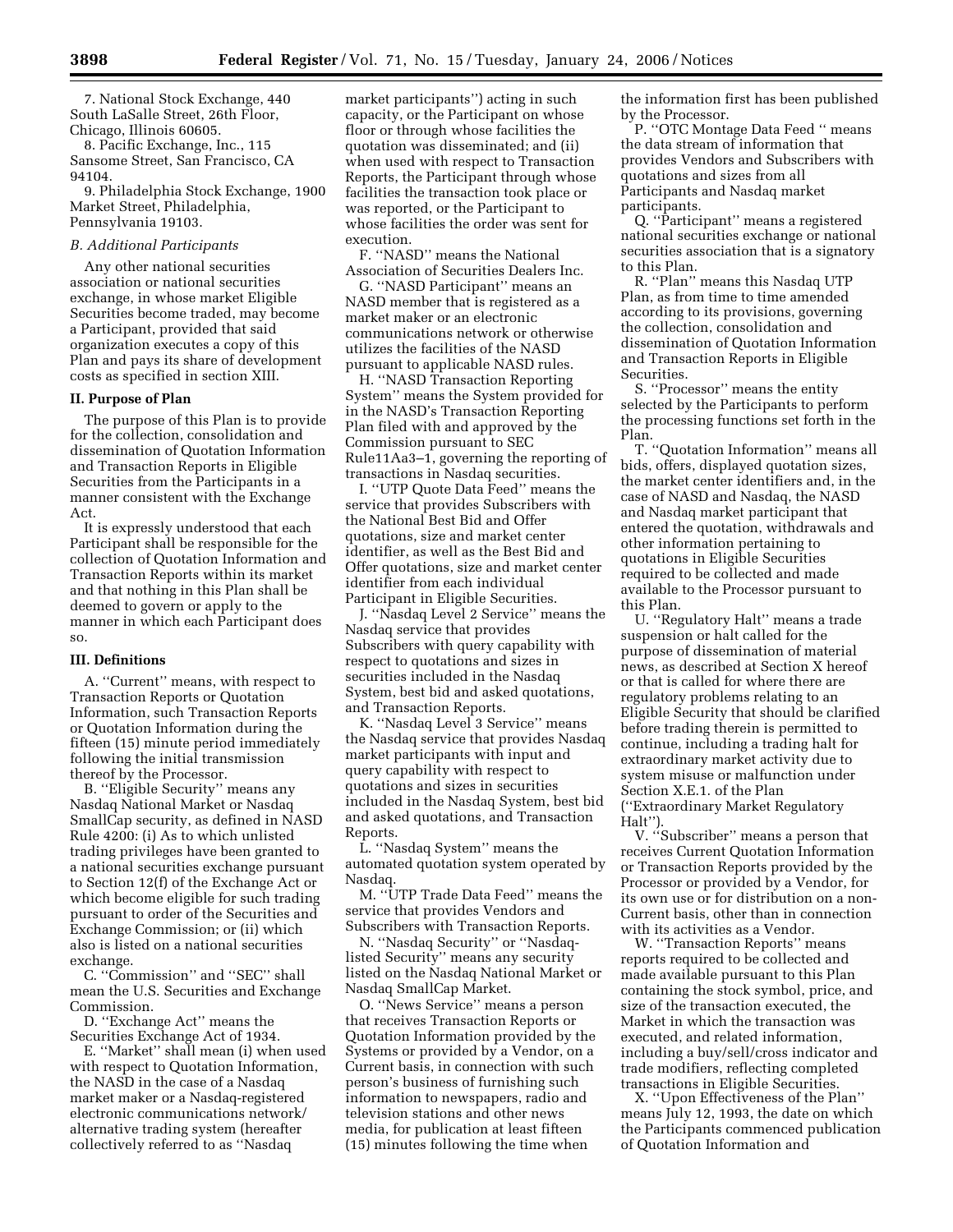Transaction Reports on Eligible Securities as contemplated by this Plan.

Y. ''Vendor'' means a person that receives Current Quotation Information or Transaction Reports provided by the Processor or provided by a Vendor, in connection with such person's business of distributing, publishing, or otherwise furnishing such information on a Current basis to Subscribers, News Services or other Vendors.

Z. ''NQDS'' means the data stream of information that provides Vendors and Subscribers with the best quotations and sizes from each Nasdaq Participant.

AA. ''Nasdaq Participant'' means an entity that is registered as a market maker or an electronic communications network in Nasdaq or otherwise utilizes the facilities of The Nasdaq Stock Market pursuant to applicable NASD rules but does not include an NASD Participant as defined in Section III.G. of this Plan.

#### **IV. Administration of Plan**

### *A. Operating Committee: Composition*

The Plan shall be administered by the Participants through an operating committee (''Operating Committee''), which shall be composed of one representative designated by each Participant. Each Participant may designate an alternate representative or representatives who shall be authorized to act on behalf of the Participant in the absence of the designated representative. Within the areas of its responsibilities and authority, decisions made or actions taken by the Operating Committee, directly or by duly delegated individuals, committees as may be established from time to time, or others, shall be binding upon each Participant, without prejudice to the rights of any Participant to seek redress from the SEC pursuant to Rule 11Aa3– 2 under the Exchange Act or in any other appropriate forum.

An Electronic Communications Network, Alternative Trading System, Broker-Dealer or other securities organization (''Organization'') which is not a Participant, but has an actively pending Form 1 Application on file with the Commission to become a national securities exchange, will be permitted to appoint one representative and one alternate representative to attend regularly scheduled Operating Committee meetings in the capacity of an observer/advisor. If the Organization's Form 1 petition is withdrawn, returned, or is otherwise not actively pending with the Commission for any reason, then the Organization will no longer be eligible to be represented in the Operating Committee

meetings. The Operating Committee shall have the discretion, in limited instances, to deviate from this policy if, as indicated by majority vote, the Operating Committee agrees that circumstances so warrant.

Nothing in this section or elsewhere within the Plan shall authorize any person or organization other than Participants and their representatives to participate on the Operating Committee in any manner other than as an advisor or observer, or in any Executive Session of the Operating Committee.

### *B. Operating Committee: Authority*

The Operating Committee shall be responsible for:

1. Overseeing the consolidation of Quotation Information and Transaction Reports in Eligible Securities from the Participants for dissemination to Vendors, Subscribers, News Services and others in accordance with the provisions of the Plan;

2. Periodically evaluating the Processor;

3. Setting the level of fees to be paid by Vendors, Subscribers, News Services or others for services relating to Quotation Information or Transaction Reports in Eligible Securities, and taking action in respect thereto in accordance with the provisions of the Plan;

4. Determining matters involving the interpretation of the provisions of the Plan;

5. Determining matters relating to the Plan's provisions for cost allocation and revenue-sharing; and

6. Carrying out such other specific responsibilities as provided under the Plan.

#### *C. Operating Committee: Voting*

Each Participant shall have one vote on all matters considered by the Operating Committee.

1. The affirmative and unanimous vote of all Participants entitled to vote shall be necessary to constitute the action of the Operating Committee with respect to:

a. Amendments to the Plan; b. Amendments to contracts between the Processor and Vendors, Subscribers, News Services and others receiving Quotation Information and Transaction Reports in Eligible Securities;

c. Replacement of the Processor, except for termination for cause, which shall be governed by section V(B) hereof;

d. Reductions in existing fees relating to Quotation Information and Transaction Reports in Eligible Securities; and

e. Except as provided under Section IV(C)(3) hereof, requests for system changes; and

f. All other matters not specifically addressed by the Plan.

2. With respect to the establishment of new fees or increases in existing fees relating to Quotation Information and Transaction Reports in Eligible Securities, the affirmative vote of twothirds of the Participants entitled to vote shall be necessary to constitute the action of the Operating Committee.

3. The affirmative vote of a majority of the Participants entitled to vote shall be necessary to constitute the action of the Operating Committee with respect to:

a. Requests for system changes reasonably related to the function of the Processor as defined under the Plan. All other requests for system changes shall be governed by Section IV(C)(1)(e) hereof.

b. Interpretive matters and decisions of the Operating Committee arising under, or specifically required to be taken by, the provisions of the Plan as written;

c. Interpretive matters arising under Exchange Act Rules 11Aa3–1 and 11Ac1–1; and

d. Denials of access (other than for breach of contract, which shall be handled by the Processor),

4. It is expressly agreed and understood that neither this Plan nor the Operating Committee shall have authority in any respect over any Participant's proprietary systems. Nor shall the Plan or the Operating Committee have any authority over the collection and dissemination of quotation or transaction information in Eligible Securities in any Participant's marketplace, or, in the case of the NASD, from NASD Participants.

### *D. Operating Committee: Meetings*

Regular meetings of the Operating Committee may be attended by each Participant's designated representative and/or its alternate representative(s), and may be attended by one or more other representatives of the parties. Meetings shall be held at such times and locations as shall from time to time be determined by the Operating Committee.

Quorum: Any action requiring a vote only can be taken at a meeting in which a quorum of all Participants is present. For actions requiring a simple majority vote of all Participants, a quorum of greater than 50% of all Participants entitled to vote must be present at the meeting before such a vote may be taken. For actions requiring a 2⁄3 majority vote of all Participants, a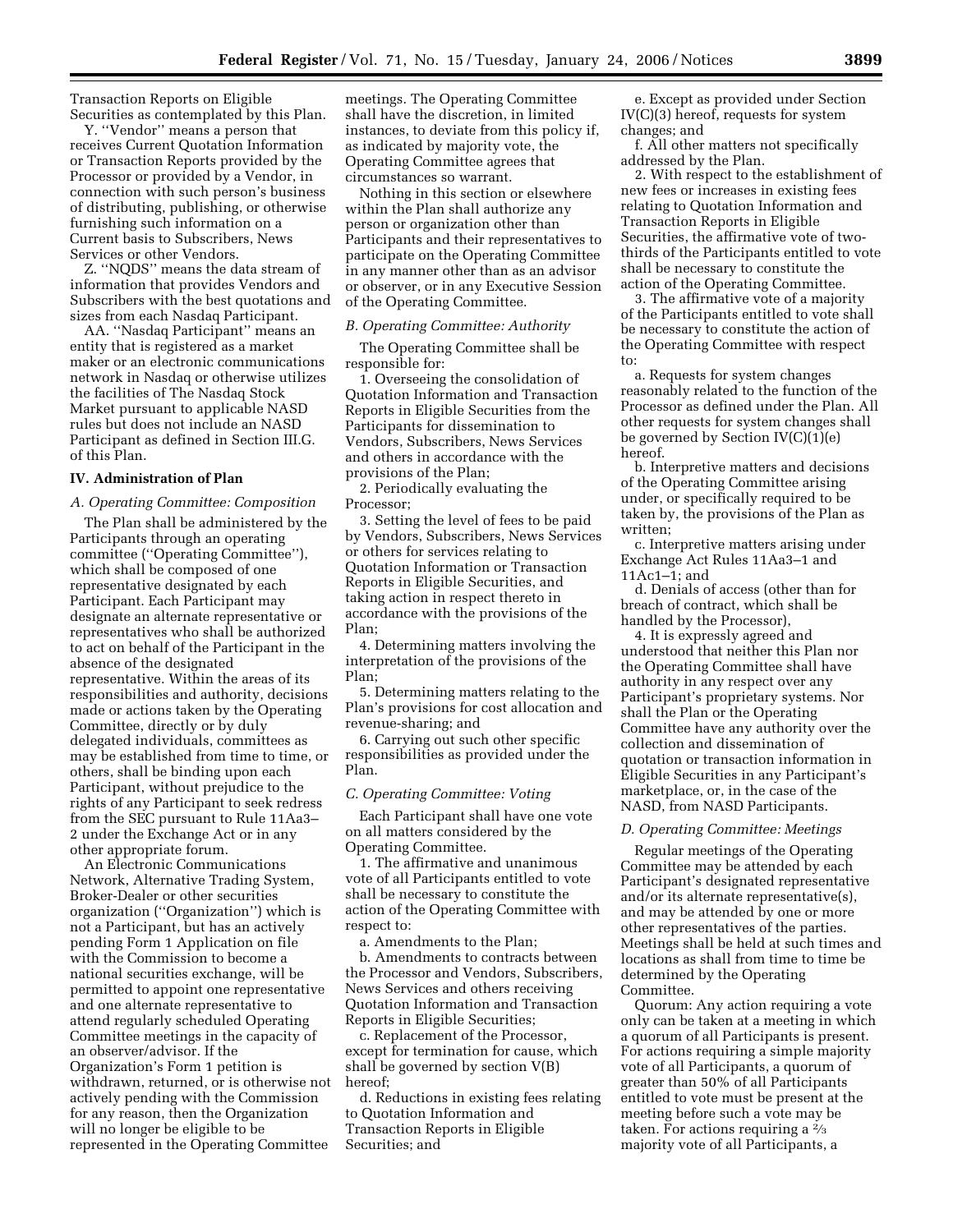quorum of at least 2⁄3 of all Participants entitled to vote must be present at the meeting before such a vote may be taken. For actions requiring a unanimous vote of all Participants, a quorum of all Participants entitled to vote must be present at the meeting before such a vote may be taken.

A Participant is considered present at a meeting only if a Participant's designated representative or alternate representative(s) is either in physical attendance at the meeting or is participating by conference telephone, or other acceptable electronic means.

Any action sought to be resolved at a meeting must be sent to each Participant entitled to vote on such matter at least one week prior to the meeting via electronic mail, regular U.S. or private mail, or facsimile transmission, provided however that this requirement may be waived by the vote of the percentage of the Committee required to vote on any particular matter, under section C above.

Any action may be taken without a meeting if a consent in writing, setting forth the action so taken, is sent to and signed by all Participant representatives entitled to vote with respect to the subject matter thereof. All the approvals evidencing the consent shall be delivered to the Chairman of the Operating Committee to be filed in the Operating Committee records. The action taken shall be effective when the minimum number of Participants entitled to vote have approved the action, unless the consent specifies a different effective date.

The Chairman of the Operating Committee shall be elected annually by and from among the Participants by a majority vote of all Participants entitled to vote. The Chairman shall designate a person to act as Secretary to record the minutes of each meeting. The location of meetings shall be rotated among the locations of the principal offices of the Participants, or such other locations as may from time to time be determined by the Operating Committee. Meetings may be held by conference telephone and action may be taken without a meeting if the representatives of all Participants entitled to vote consent thereto in writing or other means the Operating Committee deems acceptable.

# *E. Advisory Committee*

#### 1. Composition

a. Each Plan Participant may designate three representatives to participate in the Advisory Committee. The representatives shall each be an employee of a member of that Participant, a professor or other

academic involved in the scholarly study of the securities industry, or an expert in one or more areas of the securities industry.

b. Each representative shall serve a one-year term on the Advisory Committee.

### 2. Authority

The Advisory Committee shall have the opportunity to:

a. Meet twice yearly, each meeting to occur one day prior to a meeting of the Operating Committee.

b. Discuss any matter related to the operation of the Plan.

c. Present written comments or inquiries to the Operating Committee regarding matters related to the operation of the Plan.

d. Respond to written inquiries from the Operating Committee seeking comment from the Advisory Committee on matters related to the operation of the Plan.

# **V. Selection and Evaluation of the Processor**

#### *A. Generally*

The Processor's performance of its functions under the Plan shall be subject to review by the Operating Committee at least every two years, or from time to time upon the request of any two Participants but not more frequently than once each year. Based on this review, the Operating Committee may choose to make a recommendation to the Participants with respect to the continuing operation of the Processor. The Operating Committee shall notify the SEC of any recommendations the Operating Committee shall make pursuant to the Operating Committee's review of the Processor and shall supply the Commission with a copy of any reports that may be prepared in connection therewith.

# *B. Termination of the Processor for Cause*

If the Operating Committee determines that the Processor has failed to perform its functions in a reasonably acceptable manner in accordance with the provisions of the Plan or that its reimbursable expenses have become excessive and are not justified on a cost basis, the Processor may be terminated at such time as may be determined by a majority vote of the Operating Committee.

# *C. Factors To Be Considered in Termination for Cause*

Among the factors to be considered in evaluating whether the Processor has performed its functions in a reasonably acceptable manner in accordance with

the provisions of the Plan shall be the reasonableness of its response to requests from Participants for technological changes or enhancements pursuant to section IV(C)(3) hereof. The reasonableness of the Processor's response to such requests shall be evaluated by the Operating Committee in terms of the cost to the Processor of purchasing the same service from a third party and integrating such service into the Processor's existing systems and operations as well as the extent to which the requested change would adversely impact the then current technical (as opposed to business or competitive) operations of the Processor.

# *D. Processor's Right To Appeal Termination for Cause*

The Processor shall have the right to appeal to the SEC a determination of the Operating Committee terminating the Processor for cause and no action shall become final until the SEC has ruled on the matter and all legal appeals of right therefrom have been exhausted.

### *E. Process for Selecting New Processor*

At any time following effectiveness of the Plan, but no later than upon the termination of the Processor, whether for cause pursuant to section  $IV(C)(1)(c)$ or V(B) of the Plan or upon the Processor's resignation, the Operating Committee shall establish procedures for selecting a new Processor (the ''Selection Procedures''). The Operating Committee, as part of the process of establishing Selection Procedures, may solicit and consider the timely comment of any entity affected by the operation of this Plan. The Selection Procedures shall be established by a two-thirds majority vote of the Plan Participants, and shall set forth, at a minimum:

1. The entity that will:

(a) Draft the Operating Committee's request for proposal for bids on a new processor;

(b) Assist the Operating Committee in evaluating bids for the new processor; and

(c) Otherwise provide assistance and guidance to the Operating Committee in the selection process.

2. The minimum technical and operational requirements to be fulfilled by the Processor;

3. The criteria to be considered in selecting the Processor; and

4. The entities (other than Plan Participants) that are eligible to comment on the selection of the Processor.

Nothing in this provision shall be interpreted as limiting Participants'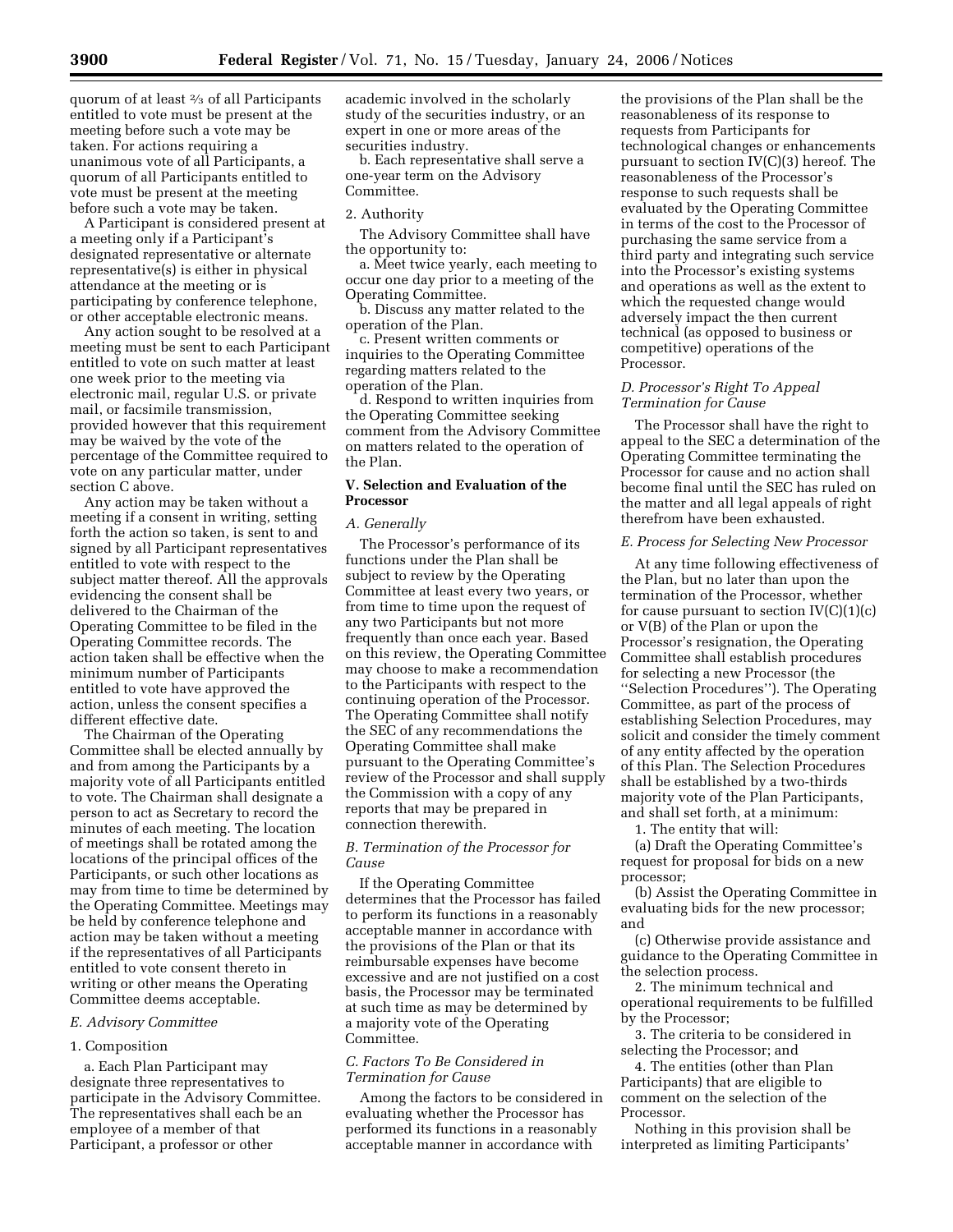rights under section IV or section V of the Plan or other Commission order.

# **VI. Functions of the Processor**

# *A. Generally*

The Processor shall collect from the Participants, and consolidate and disseminate to Vendors, Subscribers and News Services, Quotation Information and Transaction Reports in Eligible Securities in a manner designed to assure the prompt, accurate and reliable collection, processing and dissemination of information with respect to all Eligible Securities in a fair and non-discriminatory manner. The Processor shall commence operations upon the Processor's notification to the Participants that it is ready and able to commence such operations.

# *B. Collection and Consolidation of Information*

For as long as Nasdaq is the Processor, the Processor shall be capable of receiving Quotation Information and Transaction Reports in Eligible Securities from Participants by the Planapproved, Processor sponsored interface, and shall consolidate and disseminate such information via the UTP Quote Data Feed, the UTP Trade Data Feed, and the OTC Montage Data Feed to Vendors, Subscribers and News Services. For so long as Nasdaq is not registered as a national securities exchange and for so long as Nasdaq is the Processor, the Processor shall also collect, consolidate, and disseminate the quotation information contained in NQDS. For so long as Nasdaq is not registered as a national securities exchange and after Nasdaq is no longer the Processor for other SIP datafeeds, either Nasdaq or a third party will act as the Processor to collect, consolidate, and disseminate the quotation information contained in NQDS.

# *C. Dissemination of Information*

The Processor shall disseminate consolidated Quotation Information and Transaction Reports in Eligible Securities via the UTP Quote Data Feed, the UTP Trade Data Feed, and the OTC Montage Data Feed to authorized Vendors, Subscribers and News Services in a fair and non-discriminatory manner. The Processor shall specifically be permitted to enter into agreements with Vendors, Subscribers and News Services for the dissemination of quotation or transaction information on Eligible Securities to foreign (non-U.S.) marketplaces or in foreign countries.

The Processor shall, in such instance, disseminate consolidated quotation or

transaction information on Eligible Securities from all Participants.

Nothing herein shall be construed so as to prohibit or restrict in any way the right of any Participant to distribute quotation, transaction or other information with respect to Eligible Securities quoted on or traded in its marketplace to a marketplace outside the United States solely for the purpose of supporting an intermarket linkage, or to distribute information within its own marketplace concerning Eligible Securities in accordance with its own format. If a Participant requests, the Processor shall make information about Eligible Securities in the Participant's marketplace available to a foreign marketplace on behalf of the requesting Participant, in which event the cost shall be borne by that Participant.

# 1. Best Bid and Offer

The Processor shall disseminate on the UTP Quote Data Feed the best bid and offer information supplied by each Participant, including the Nasdaq market participants, and shall also calculate and disseminate on the UTP Quote Data Feed a national best bid and asked quotation with size based upon Quotation Information for Eligible Securities received from Participants. The Processor shall not calculate the best bid and offer for any individual Participant, including the NASD.

The Participant responsible for each side of the best bid and asked quotation making up the national best bid and offer shall be identified by an appropriate symbol. If the quotations of more than one Participant shall be the same best price, the largest displayed size among those shall be deemed to be the best. If the quotations of more than one Participant are the same best price and best displayed size, the earliest among those measured by the time reported shall be deemed to be the best. A reduction of only bid size and/or ask size will not change the time priority of a Participant's quote for the purposes of determining time reported, whereas an increase of the bid size and/or ask size will result in a new time reported. The consolidated size shall be the size of the Participant that is at the best.

If the best bid/best offer results in a locked or crossed quotation, the Processor shall forward that locked or crossed quote on the appropriate output lines (*i.e.*, a crossed quote of bid 12, ask 11.87 shall be disseminated). The Processor shall normally cease the calculation of the best bid/best offer after 6:30 p.m., Eastern Time.

# 2. Quotation Data Streams

The Processor shall disseminate on the UTP Quote Data Feed a data stream of all Quotation Information regarding Eligible Securities received from Participants. Each quotation shall be designated with a symbol identifying the Participant from which the quotation emanates. Quotation Information from individual NASD Participants will not be disseminated on the UTP Quote Data Feed. The Processor shall separately distribute on the OTC Montage Data Feed the Quotation Information regarding Eligible Securities from all NASD Participants from which quotations emanate. The Processor shall separately distribute NQDS for so long as Nasdaq is not registered as a national securities exchange and for so long as Nasdaq is the Processor. For so long as Nasdaq is not registered as a national securities exchange and after Nasdaq is no longer the Processor for other SIP datafeeds, either Nasdaq or a third party will act as the Processor to collect, consolidate, and disseminate the quotation information contained in NQDS.

# 3. Transaction Reports

The Processor shall disseminate on the UTP Trade Data Feed a data stream of all Transaction Reports in Eligible Securities received from Participants. Each transaction report shall be designated with a symbol identifying the Participant in whose Market the transaction took place.

# *D. Closing Reports*

At the conclusion of each trading day, the Processor shall disseminate a ''closing price'' for each Eligible Security. Such ''closing price'' shall be the price of the last Transaction Report in such security received prior to dissemination. The Processor shall also tabulate and disseminate at the conclusion of each trading day the aggregate volume reflected by all Transaction Reports in Eligible Securities reported by the Participants.

# *E. Statistics*

The Processor shall maintain quarterly, semi-annual and annual transaction and volume statistical counts. The Processor shall, at cost to the user Participant(s), make such statistics available in a form agreed upon by the Operating Committee, such as a secure website.

# **VII. Administrative Functions of the Processor**

Subject to the general direction of the Operating Committee, the Processor shall be responsible for carrying out all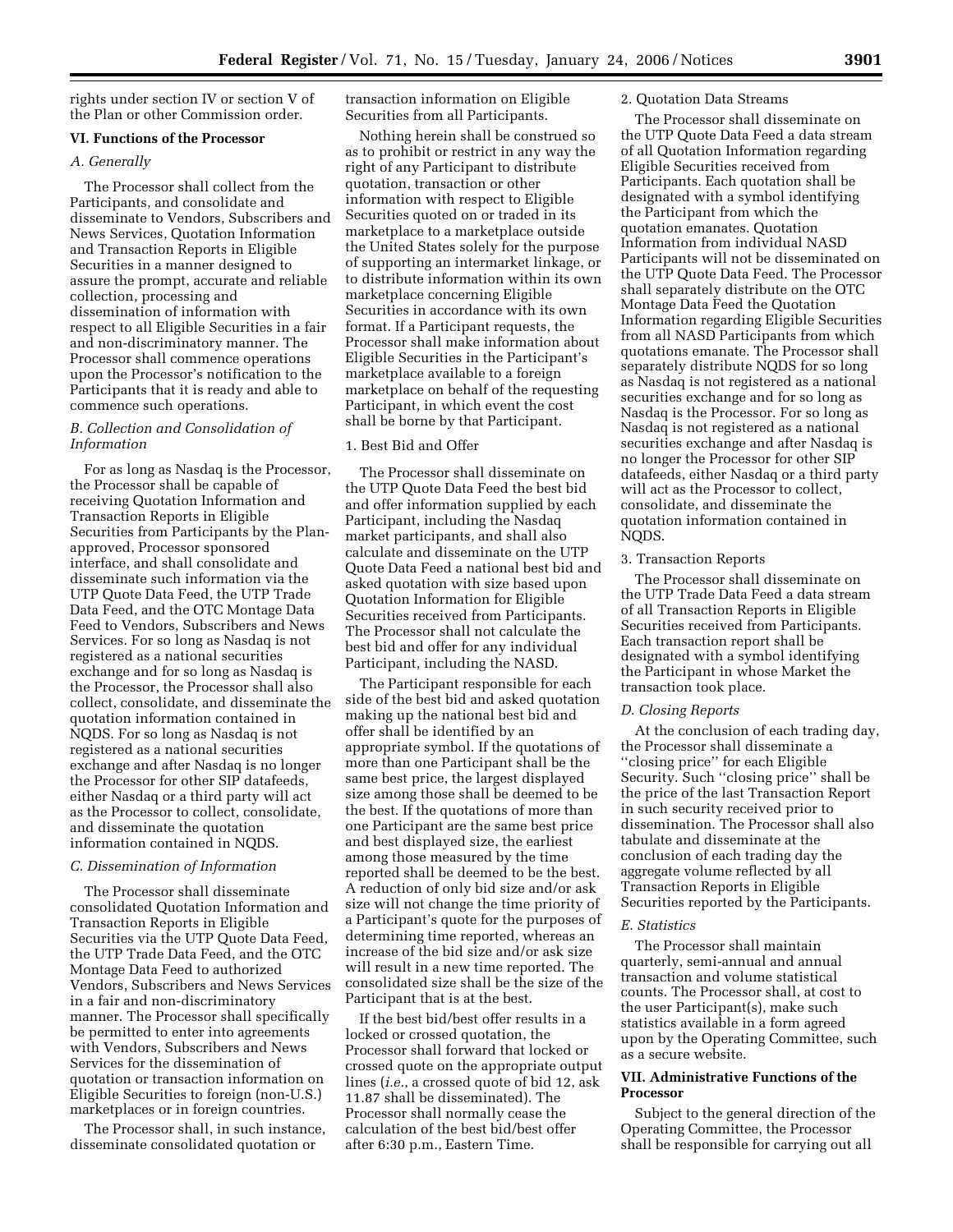administrative functions necessary to the operation and maintenance of the consolidated information collection and dissemination system provided for in this Plan, including, but not limited to, record keeping, billing, contract administration, and the preparation of financial reports.

## **VIII. Transmission of Information to Processor by Participants**

# *A. Quotation Information*

Each Participant shall, during the time it is open for trading be responsible promptly to collect and transmit to the Processor accurate Quotation information in Eligible Securities through any means prescribed herein.

Quotation Information shall include: 1. Identification of the Eligible

Security, using the Nasdaq Symbol;

2. The price bid and offered, together with size;

3. The Nasdaq market participant or Participant from which the quotation emanates;

4. Identification of quotations that are not firm; and

5. Through appropriate codes and messages, withdrawals and similar matters.

#### *B. Transaction Reports*

Each Participant shall, during the time it is open for trading, be responsible promptly to collect and transmit to the Processor Transaction Reports in Eligible Securities executed in its Market by means prescribed herein. With respect to orders sent by one Participant Market to another Participant Market for execution, each Participant shall adopt procedures governing the reporting of transactions in Eligible Securities specifying that the transaction will be reported by the Participant whose member sold the security. This provision shall apply only to transactions between Plan Participants.

Transaction Reports shall include:

1. Identification of the Eligible Security, using the Nasdaq Symbol; 2. The number of shares in the

transaction;

3. The price at which the shares were purchased or sold;

4. The buy/sell/cross indicator;

5. The Market of execution; and,

6. Through appropriate codes and messages, late or out-of-sequence trades, corrections and similar matters.

All such Transaction Reports shall be transmitted to the Processor within 90 seconds after the time of execution of the transaction. Transaction Reports transmitted beyond the 90-second period shall be designated as ''late'' by the appropriate code or message.

The following types of transactions are not required to be reported to the Processor pursuant to the Plan:

1. Transactions that are part of a primary distribution by an issuer or of a registered secondary distribution or of an unregistered secondary distribution;

2. Transactions made in reliance on section 4(2) of the Securities Act of 1933;

3. Transactions in which the buyer and the seller have agreed to trade at a price unrelated to the Current Market for the security, *e.g.*, to enable the seller to make a gift;

4. Odd-lot transactions;

5. The acquisition of securities by a broker-dealer as principal in anticipation of making an immediate exchange distribution or exchange offering on an exchange;

6. Purchases of securities pursuant to a tender offer; and

7. Purchases or sales of securities effected upon the exercise of an option pursuant to the terms thereof or the exercise of any other right to acquire securities at a pre-established consideration unrelated to the Current Market.

*C. Symbols for Market Identification for Quotation Information and Transaction Reports* 

The following symbols shall be used to denote the marketplaces:

| Code             | Participant                                                                                  |
|------------------|----------------------------------------------------------------------------------------------|
| R<br>.<br>w<br>. | American Stock Exchange, LLC.<br>Boston Stock Exchange, Inc.<br>Chicago Board Options<br>Fx- |
|                  | change, Inc.                                                                                 |
| <b>M</b>         | Chicago Stock Exchange, Inc.                                                                 |
|                  | National Association of Securities<br>Dealers, Inc.                                          |
| O<br>.           | Nasdag Stock Market.                                                                         |
| C                | National Stock Exchange.                                                                     |
|                  | Pacific Exchange, Inc.                                                                       |
|                  | Philadelphia Stock Exchange, Inc.                                                            |

D. Whenever a Participant determines that a level of trading activity or other unusual market conditions prevent it from collecting and transmitting Quotation Information or Transaction Reports to the Processor, or where a trading halt or suspension in an Eligible Security is in effect in its Market, the Participant shall promptly notify the Processor of such condition or event and shall resume collecting and transmitting Quotation Information and Transaction Reports to it as soon as the condition or event is terminated. In the event of a system malfunction resulting in the inability of a Participant or its members to transmit Quotation Information or Transaction Reports to the Processor, the Participant shall

promptly notify the Processor of such event or condition. Upon receiving such notification, the Processor shall take appropriate action, including either closing the quotation or purging the system of the affected quotations.

#### **IX. Market Access**

A. Each Participant shall permit each Nasdaq market participant, acting in its capacity as such, direct telephone access to the specialist, trading post, and supervisory center in each Eligible Security in which such Nasdaq market participant is registered as a market maker or electronic communications network/alternative trading system with Nasdaq. Such access shall include appropriate procedures or requirements by each Participant or employee to assure the timely response to communications received through telephonic access. No Participant shall permit the imposition of any access or execution fee, or any other fee or charge, with respect to transactions in Eligible Securities effected with Nasdaq market participants which are communicated to the floor by telephone pursuant to the provisions of this Plan. A Participant shall be free to charge for other types of access to its floor or facilities.

B. The NASD shall assure that each Participant, and its members shall have direct telephone access to the trading desk of each Nasdaq market participant in each Eligible Security in which the Participant displays quotations, and to the Nasdaq Supervisory Center. Such access shall include appropriate procedures or requirements to assure the timely response of each Nasdaq market participant to communications received through telephone access. Neither the NASD nor any Nasdaq market participant shall impose any access or execution fee, or any other fee or charge, with respect to transactions in Eligible Securities effected with a member of a Participant which are communicated by telephone pursuant to the provisions of this Plan.

### **X. Regulatory Halts**

A. For purposes of this section X, ''Participant'' shall include the Nasdaq Stock Market. Whenever, in the exercise of its regulatory functions, the Listing Market for an Eligible Security determines that a Regulatory Halt is appropriate pursuant to section III.T, the Listing Market will notify all other Participants pursuant to section X.E and all other Participants shall also halt or suspend trading in that security until notification that the halt or suspension is no longer in effect. The Listing Market shall immediately notify the Processor of such Regulatory Halt as well as notice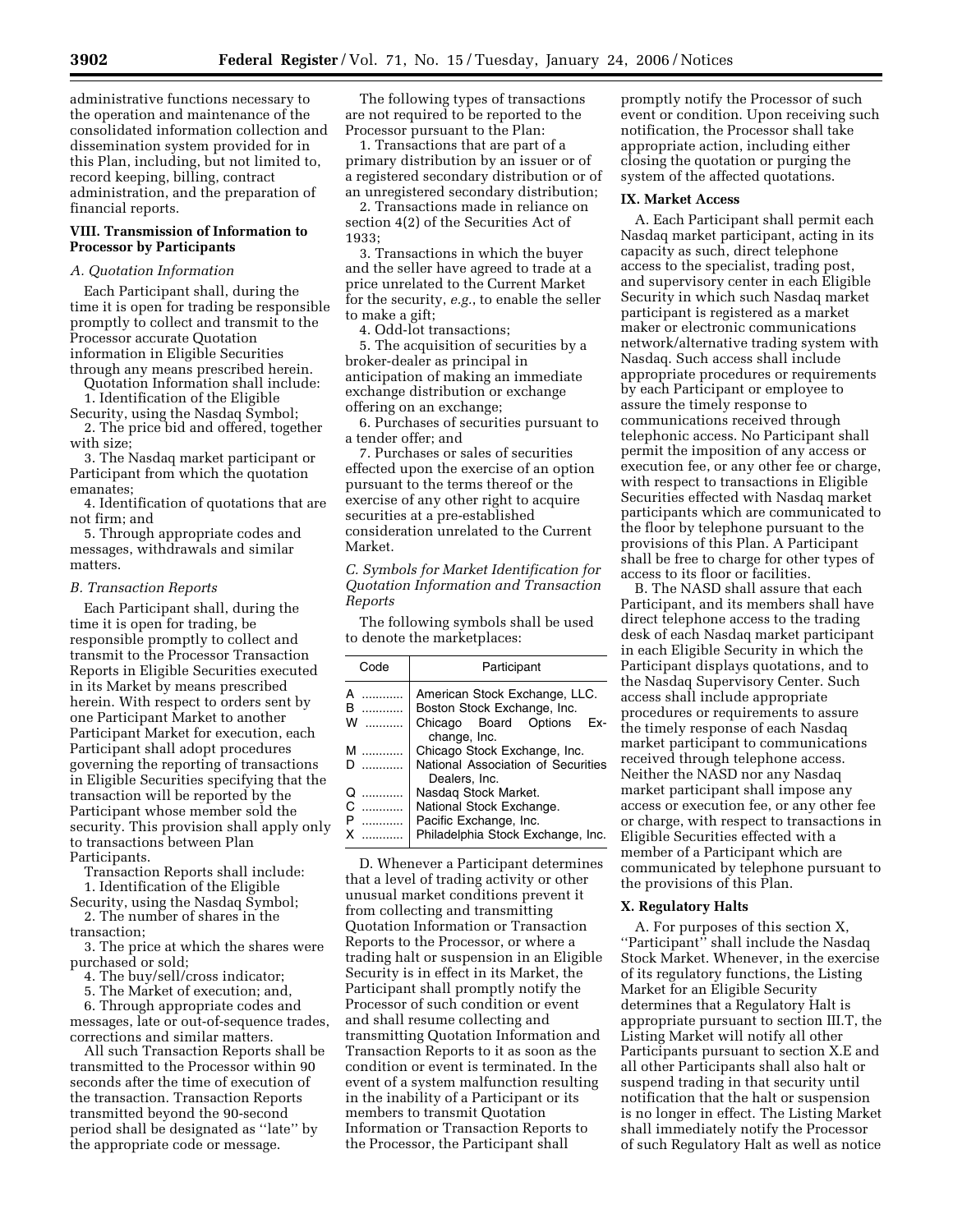of the lifting of a Regulatory Halt. The Processor, in turn, shall disseminate to Participants notice of the Regulatory Halt (as well as notice of the lifting of a regulatory halt) through the UTP Quote Data Feed. This notice shall serve as official notice of a regulatory halt for purposes of the Plan only, and shall not substitute or otherwise supplant notice that a Participant may recognize or require under its own rules. Nothing in this provision shall be read so as to supplant or be inconsistent with a Participant's own rules on trade halts, which rules apply to the Participant's own members. The Processor will reject any quotation information or transaction reports received from any Participant on an Eligible Security that has a Regulatory Halt in effect.

B. Whenever the Listing Market determines that an adequate publication or dissemination of information has occurred so as to permit the termination of the Regulatory Halt then in effect, the Listing Market shall promptly notify the Processor and each of the other Participants that conducts trading in such security pursuant to section X.F. Except in extraordinary circumstances, adequate publication or dissemination shall be presumed by the Listing Market to have occurred upon the expiration of one hour after initial publication in a national news dissemination service of the information that gave rise to the Regulatory Halt.

C. Except in the case of a Regulatory Halt, the Processor shall not cease the dissemination of quotation or transaction information regarding any Eligible Security. In particular, it shall not cease dissemination of such information because of a delayed opening, imbalance of orders or other market-related problems involving such security. During a regulatory halt, the Processor shall collect and disseminate Transaction Information but shall cease collection and dissemination of all Quotation Information.

D. For purposes of this section X, ''Listing Market'' for an Eligible Security means the Participant's Market on which the Eligible Security is listed. If an Eligible Security is dually listed, Listing Market shall mean the Participant's Market on which the Eligible Security is listed that also has the highest number of the average of the reported transactions and reported share volume for the preceding 12-month period. The Listing Market for duallylisted Eligible Securities shall be determined at the beginning of each calendar quarter.

E. For purposes of coordinating trading halts in Eligible Securities, all Participants are required to utilize the

national market system communication media (''Hoot-n-Holler'') to verbally provide real-time information to all Participants. Each Participant shall be required to continuously monitor the Hoot-n-Holler system during market hours, and the failure of a Participant to do so at any time shall not prevent the Listing Market from initiating a Regulatory Halt in accordance with the procedures specified herein.

1. The following procedures shall be followed when one or more Participants experiences extraordinary market activity in an Eligible Security that is believed to be caused by the misuse or malfunction of systems operated by or linked to one or more Participants.

a. The Participant(s) experiencing the extraordinary market activity or any Participant that becomes aware of extraordinary market activity will immediately use best efforts to notify all Participants of the extraordinary market activity utilizing the Hoot-n-Holler system.

b. The Listing Market will use best efforts to determine whether there is material news regarding the Eligible Security. If the Listing Market determines that there is non-disclosed material news, it will immediately call a Regulatory Halt pursuant to section X.E.2.

c. Each Participant(s) will use best efforts to determine whether one of its systems, or the system of a direct or indirect participant in its market, is responsible for the extraordinary market activity.

d. If a Participant determines the potential source of extraordinary market activity pursuant to section X.1.c., the Participant will use best efforts to determine whether removing the quotations of one or more direct or indirect market participants or barring one or more direct or indirect market participants from entering orders will resolve the extraordinary market activity. Accordingly, the Participant will prevent the quotations from one or more direct or indirect market participants in the affected Eligible Securities from being transmitted to the Processor.

e. If the procedures described in section X.E.1.a.–d. do not rectify the situation, the Participant(s) experiencing extraordinary market activity will cease transmitting all quotations in the affected Eligible Securities to the Processor.

f. If the procedures described in section X.E.1.a–e do not rectify the situation within five minutes of the first notification through the Hoot-n-Holler system, or if Participants agree to call a halt sooner through unanimous

approval among those Participants actively trading impacted Eligible Securities, the Listing Market may determine based on the facts and circumstances, including available input from Participants, to declare an Extraordinary Market Regulatory Halt in the affected Eligible Securities. Simultaneously with the notification of the Processor to suspend the dissemination of quotations across all Participants, the Listing Market must verbally notify all Participants of the trading halt utilizing the Hoot-n-Holler system.

g. Absent any evidence of system misuse or malfunction, best efforts will be used to ensure that trading is not halted across all Participants.

2. If the Listing Market declares a Regulatory Halt in circumstances other than pursuant to section X.E.1.f., the Listing Market must, simultaneously with the notification of the Processor to suspend the dissemination of quotations across all Participants, verbally notify all Participants of the trading halt utilizing the Hoot-n-Holler system.

F. If the Listing Market declares a Regulatory Halt, trading will resume according to the following procedures:

1. Within 15 minutes of the declaration of the halt, all Participants will make best efforts to indicate via the Hoot-n-Holler their intentions with respect to canceling or modifying transactions.

2. All Participants will disseminate to their members information regarding the canceled or modified transactions as promptly as possible, and in any event prior to the resumption of trading.

3. After all Participants have met the requirements of section X.F.1–2, the Listing Market will notify the Participants utilizing the Hoot-n-Holler and the Processor when trading may resume. Upon receiving this information, Participants may commence trading pursuant to section X.A.

# **XI. Hours of Operation**

A. Quotation Information may be entered by Participants as to all Eligible Securities in which they make a market between 9:30 a.m. and 4 p.m. Eastern Time (''ET'') on all days the Processor is in operation. Transaction Reports shall be entered between 9:30 a.m. and 4:01:30 p.m. ET by Participants as to all Eligible Securities in which they execute transactions between 9:30 a.m. and 4 p.m. ET on all days the Processor is in operation.

B. Participants that execute transactions in Eligible Securities outside the hours of 9:30 a.m. ET and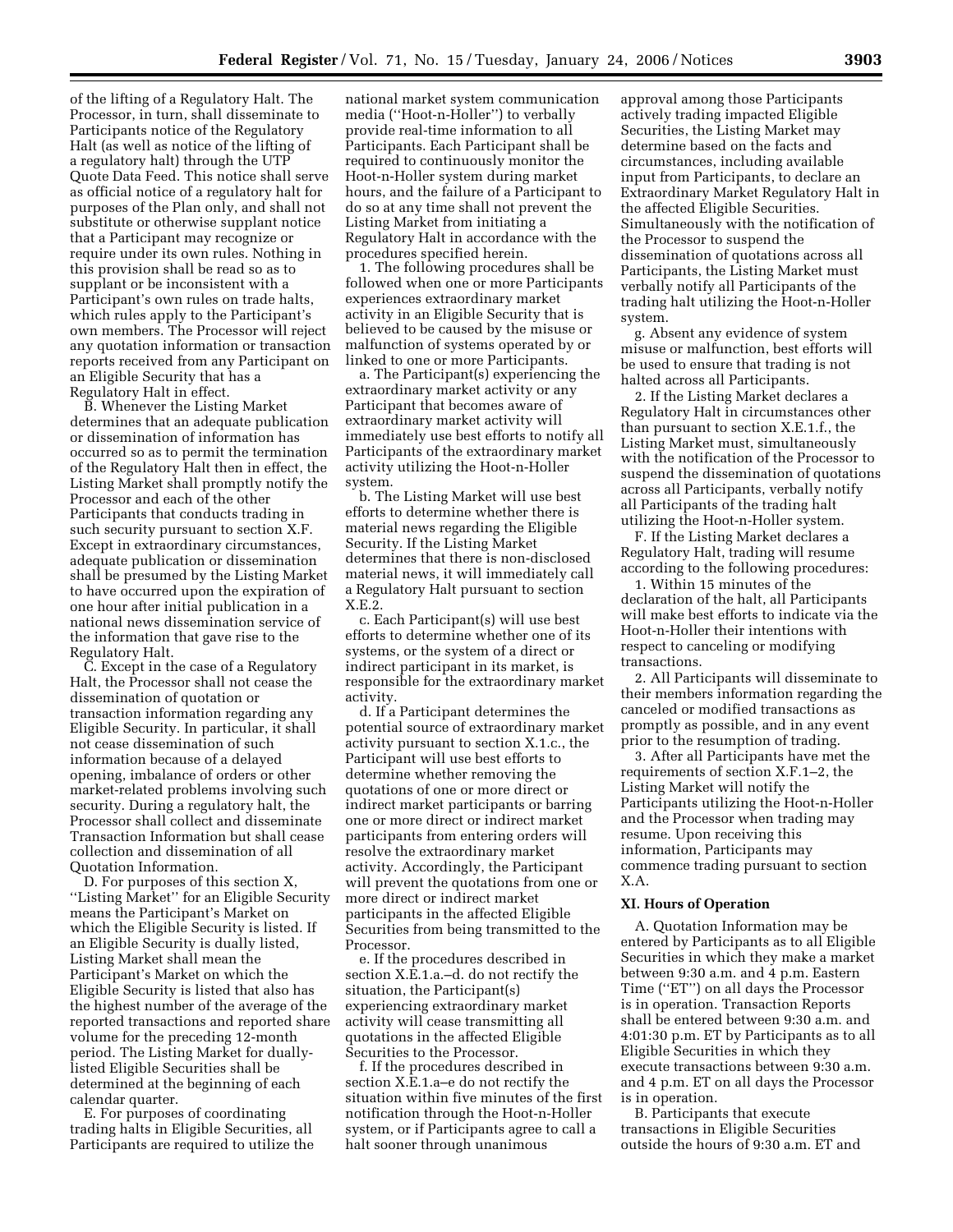4 p.m., ET, shall be required to report such transactions as follows:

(i) Transactions in Eligible Securities executed between 4 a.m. and 9:29:59 a.m. ET and between 4:00:01 and 6:30 p.m. ET, shall be designated as ''.T'' trades to denote their execution outside normal market hours;

(ii) Transactions in Eligible Securities executed after 6:30 p.m. and before 12 a.m. (midnight) shall be reported to the Processor between the hours of 4 a.m. and 6:30 p.m. ET on the next business day (T+1), and shall be designated ''as/ of'' trades to denote their execution on a prior day, and be accompanied by the time of execution;

(iii) Transactions in Eligible Securities executed between 12 a.m. (midnight) and 4 a.m. ET shall be transmitted to the Processor between 4 a.m. and 9:30 a.m. ET, on trade date, shall be designated as ''.T'' trades to denote their execution outside normal market hours, and shall be accompanied by the time of execution;

(iv) Transactions reported pursuant to this provision of the Plan shall be included in the calculation of total trade volume for purposes of determining net distributable operating revenue, but shall not be included in the calculation of the daily high, low, or last sale.

C. Late trades shall be reported in accordance with the rules of the Participant in whose Market the transaction occurred and can be reported between the hours of 4 a.m. and 6:30 p.m.

D. The Processor shall collect, process and disseminate Quotation Information in Eligible Securities at other times between 4 a.m. and 9:30 a.m. ET, and after 4 p.m. ET, when any Participant or Nasdaq market participant is open for trading, until 6:30 p.m. ET (the ''Additional Period''); provided, however, that the best bid and offer quotation will not be disseminated before 4 a.m. or after 6:30 p.m. ET. Participants that enter Quotation Information or submit Transaction Reports to the Processor during the Additional Period shall do so for all Eligible Securities in which they enter quotations.

#### **XII. Undertaking by All Participants**

The filing with and approval by the Commission of this Plan shall obligate each Participant to enforce compliance by its members with the provisions thereof. In all other respects not inconsistent herewith, the rules of each Participant shall apply to the actions of its members in effecting, reporting, honoring and settling transactions executed through its facilities, and the entry, maintenance and firmness of

quotations to ensure that such occurs in a manner consistent with just and equitable principles of trade.

# **XIII. Financial Matters**

# *A. Development Costs*

Any Participant becoming a signatory to this Plan after June 26, 1990, shall, as a condition to becoming a Participant, pay to the other Plan Participants a proportionate share of the aggregate development costs previously paid by Plan Participants to the Processor, which aggregate development costs totaled \$439,530, with the result that each Participant's share of all development costs is the same.

Each Participant shall bear the cost of implementation of any technical enhancements to the Nasdaq system made at its request and solely for its use, subject to reapportionment should any other Participant subsequently make use of the enhancement, or the development thereof.

# *B. Cost Allocation and Revenue Sharing*

The provisions governing cost allocation and revenue sharing among the Participants are set forth in Exhibit 1 to the Plan.

#### *C. Maintenance of Financial Records*

The Processor shall maintain records of revenues generated and development and operating expenditures incurred in connection with the Plan. In addition, the Processor shall provide the Participants with: (a) A statement of financial and operational condition on a quarterly basis; and (b) an audited statement of financial and operational condition on an annual basis.

# **XIV. Indemnification**

Each Participant agrees, severally and not jointly, to indemnify and hold harmless each other Participant, Nasdaq, and each of its directors, officers, employees and agents (including the Operating Committee and its employees and agents) from and against any and all loss, liability, claim, damage and expense whatsoever incurred or threatened against such persons as a result of any Transaction Reports, Quotation Information or other information reported to the Processor by such Participant and disseminated by the Processor to Vendors. This indemnity agreement shall be in addition to any liability that the indemnifying Participant may otherwise have. Promptly after receipt by an indemnified Participant of notice of the commencement of any action, such indemnified Participant will, if a claim in respect thereof is to be made against an indemnifying Participant, notify the

indemnifying Participant in writing of the commencement thereof; but the omission to so notify the indemnifying Participant will not relieve the indemnifying Participant from any liability which it may have to any indemnified Participant. In case any such action is brought against any indemnified Participant and it promptly notifies an indemnifying Participant of the commencement thereof, the indemnifying Participant will be entitled to participate in, and, to the extent that it may wish, jointly with any other indemnifying Participant similarly notified, to assume and control the defense thereof with counsel chosen by it. After notice from the indemnifying Participant of its election to assume the defense thereof, the indemnifying Participant will not be liable to such indemnified Participant for any legal or other expenses subsequently incurred by such indemnified Participant in connection with the defense thereof but the indemnified Participant may, at its own expense, participate in such defense by counsel chosen by it without, however, impairing the indemnifying Participant's control of the defense. The indemnifying Participant may negotiate a compromise or settlement of any such action, provided that such compromise or settlement does not require a contribution by the indemnified Participant.

### **XV. Withdrawal**

Any Participant may withdraw from the Plan at any time on not less than 30 days prior written notice to each of the other Participants. Any Participant withdrawing from the Plan shall remain liable for, and shall pay upon demand, any fees for equipment or services being provided to such Participant pursuant to the contract executed by it or an agreement or schedule of fees covering such then in effect.

A withdrawing Participant shall also remain liable for its proportionate share, without any right of recovery, of administrative and operating expenses, including start-up costs and other sums for which it may be responsible pursuant to section XIV hereof. Except as aforesaid, a withdrawing Participant shall have no further obligation under the Plan or to any of the other Participants with respect to the period following the effectiveness of its withdrawal.

#### **XVI. Modifications to Plan**

The Plan may be modified from time to time when authorized by the agreement of all of the Participants, subject to the approval of the SEC.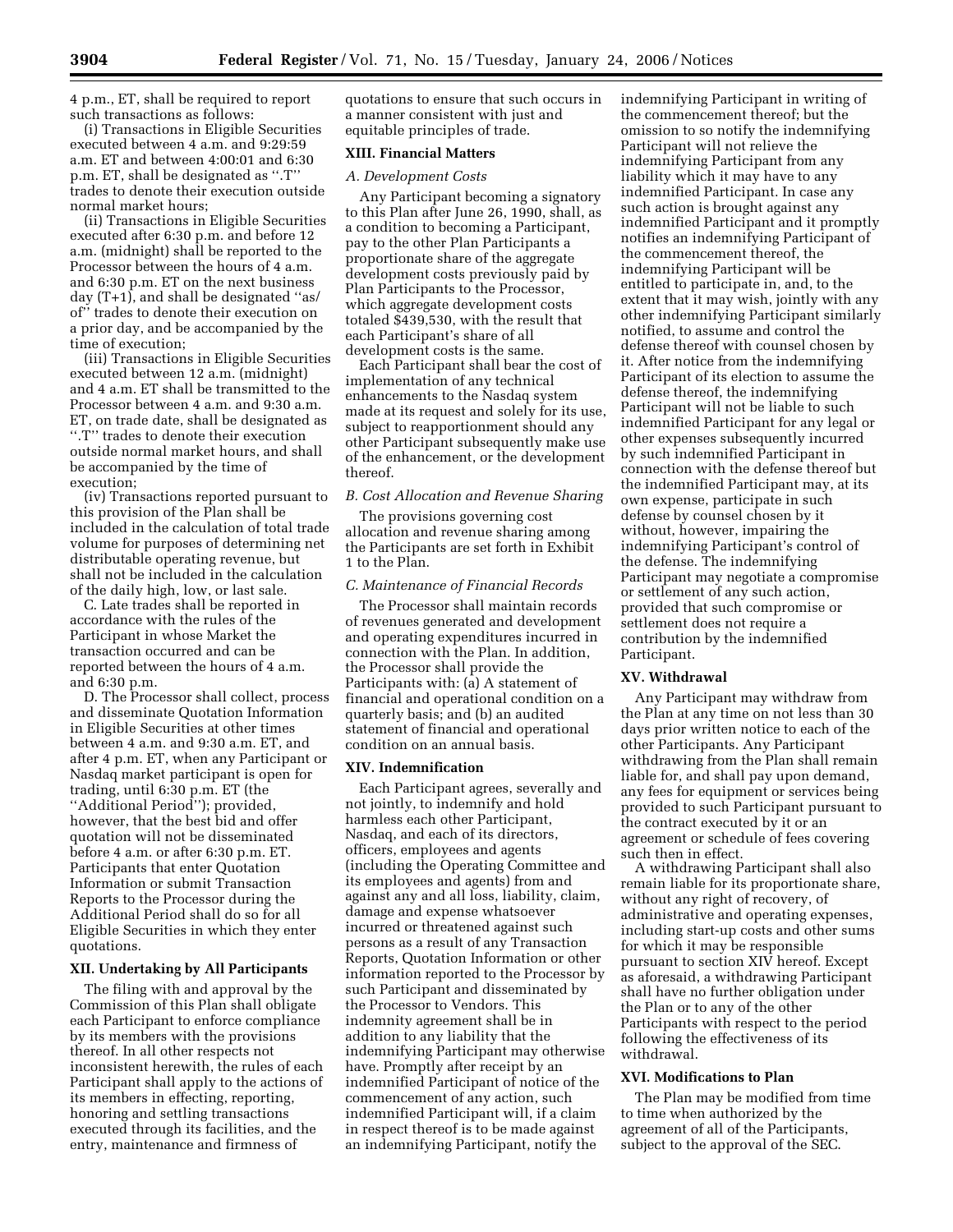# **XVII. Applicability of Securities Exchange Act of 1934**

The rights and obligations of the Participants and of Vendors, News Services, Subscribers and other persons contracting with Participant in respect of the matters covered by the Plan shall at all times be subject to any applicable provisions of the Act, as amended, and any rules and regulations promulgated thereunder.

# **XVIII. Operational Issues**

A. Each Exchange Participant shall be responsible for collecting and validating quotes and last sale reports within their own system prior to transmitting this data to the Processor.

B. Each Exchange Participant may utilize a dedicated Participant line into the Processor to transmit trade and quote information in Eligible Securities to the Processor. The Processor shall accept from Exchange Participants input for only those issues that are deemed Eligible Securities.

C. The Processor shall consolidate trade and quote information from each Participant and disseminate this information on the Nasdaq existing vendor lines.

D. The Processor shall perform gross validation processing for quotes and last sale messages in addition to the collection and dissemination functions, as follows:

1. Basic Message Validation.

(a) The Processor may validate format for each type of message, and reject nonconforming messages.

(b) Input must be for an Eligible Security.

2. Logging Function—The Processor shall return all Participant input messages that do not pass the validation checks (described above) to the inputting Participant, on the entering Participant line, with an appropriate reject notation. For all accepted Participant input messages (i.e., those that pass the validation check), the information shall be retained in the Processor system.

### **XIX. Headings**

The section and other headings contained in this Plan are for reference purposes only and shall not be deemed to be a part of this Plan or to affect the meaning or interpretation of any provisions of this Plan.

### **XX. Counterparts**

This Plan may be executed by the Participants in any number of counterparts, no one of which need contain the signature of all Participants. As many such counterparts as shall together contain all such signatures

shall constitute one and the same instrument.

# **XXI. Depth of Book Display**

The Operating Committee has determined that the entity that succeeds Nasdaq as the Processor should have the ability to collect, consolidate, and disseminate quotations at multiple price levels beyond the best bid and best offer from any Participant that voluntarily chooses to submit such quotations while determining that no Participant shall be required to submit such information. The Operating Committee has further determined that the costs of developing, collecting, processing, and disseminating such depth of book data shall be borne exclusively by those Participants that choose to submit this information to the Processor, by whatever allocation those Participants may choose among themselves. The Operating Committee has determined further that the primary purpose of the Processor is the collection, processing and dissemination of best bid, best offer and last sale information (''core data''), and as such, the Participants will adopt procedures to ensure that such functionality in no way hinders the collecting, processing and dissemination of this core data.

Therefore, implementing the depth of book display functionality will require a plan amendment that addresses all pertinent issues, including:

(1) Procedures for ensuring that the fully-loaded cost of the collection, processing, and dissemination of depthof-book information will be tracked and invoiced directly to those Plan Participants that voluntarily choose to send that data, voluntarily, to the Processor, allocating in whatever manner those Participants might agree; and

(2) Necessary safeguards the Processor will take to ensure that its processing of depth-of-book data will not impede or hamper, in any way, its core Processor functionality of collecting, consolidating, and disseminating National Best Bid and Offer data, exchange best bid and offer data, and consolidated last sale data.

Upon approval of a Plan amendment implementing depth of book display, this article of the Plan shall be automatically deleted.

*In Witness Whereof,* this Plan has been executed as of the  $\frac{1}{\text{log of}}$  day of  $\frac{1}{\text{log of the}}$  $, 200$ , by each of the Signatories hereto.

American Stock Exchange LLC By:

Boston Stock Exchange, Inc.

By:

Chicago Stock Exchange, Inc.

 $Bv$ Chicago Board Options Exchange, Inc. By: International Securities Exchange, Inc. By: National Association of Securities Dealers, Inc. By: National Stock Exchange By: New York Stock Exchange, Inc. By: Pacific Exchange, Inc. By:

Philadelphia Stock Exchange, Inc. By:

### **Exhibit 1**

1. Each Participant eligible to receive revenue under the Plan will receive an annual payment for each calendar year to be determined by multiplying (i) that Participant's percentage of total volume in Nasdaq securities reported to the Processor for that calendar year by (ii) the total distributable net operating income (as defined below) for that calendar year. In the event that total distributable net operating income is negative, each Participant eligible to receive revenue under the Plan will receive an annual bill for each calendar year to be determined according to the same formula (described in this paragraph) for determining annual payments to eligible Participants.

2. A Participant's percentage of total volume in Nasdaq securities will be calculated by taking the average of (i) the Participant's percentage of total trades in Nasdaq securities reported to the Processor for the year and (ii) the Participant's percentage of total share volume in Nasdaq securities reported to the Processor for the year (trade/volume average). For any given year, a Participant's percentage of total trades shall be calculated by dividing the total number of trades that that Participant reports to the Processor for that year by the total number of trades in Nasdaq securities reported to the Processor for the year. A Participant's total share volume shall be calculated by multiplying the total number of trades in Nasdaq securities in that year that that Participant reports to the Processor multiplied by the number of shares for each such trade. Unless otherwise stated in this agreement, a year shall run from January 1 to December 31 and quarters shall end on March 31, June 30, September 30, and December 31. Processor shall endeavor to provide Participants with written estimates of each Participant's percentage of total volume within five business days of month end.

3. For purposes of this Exhibit 1, net distributable operating income for any